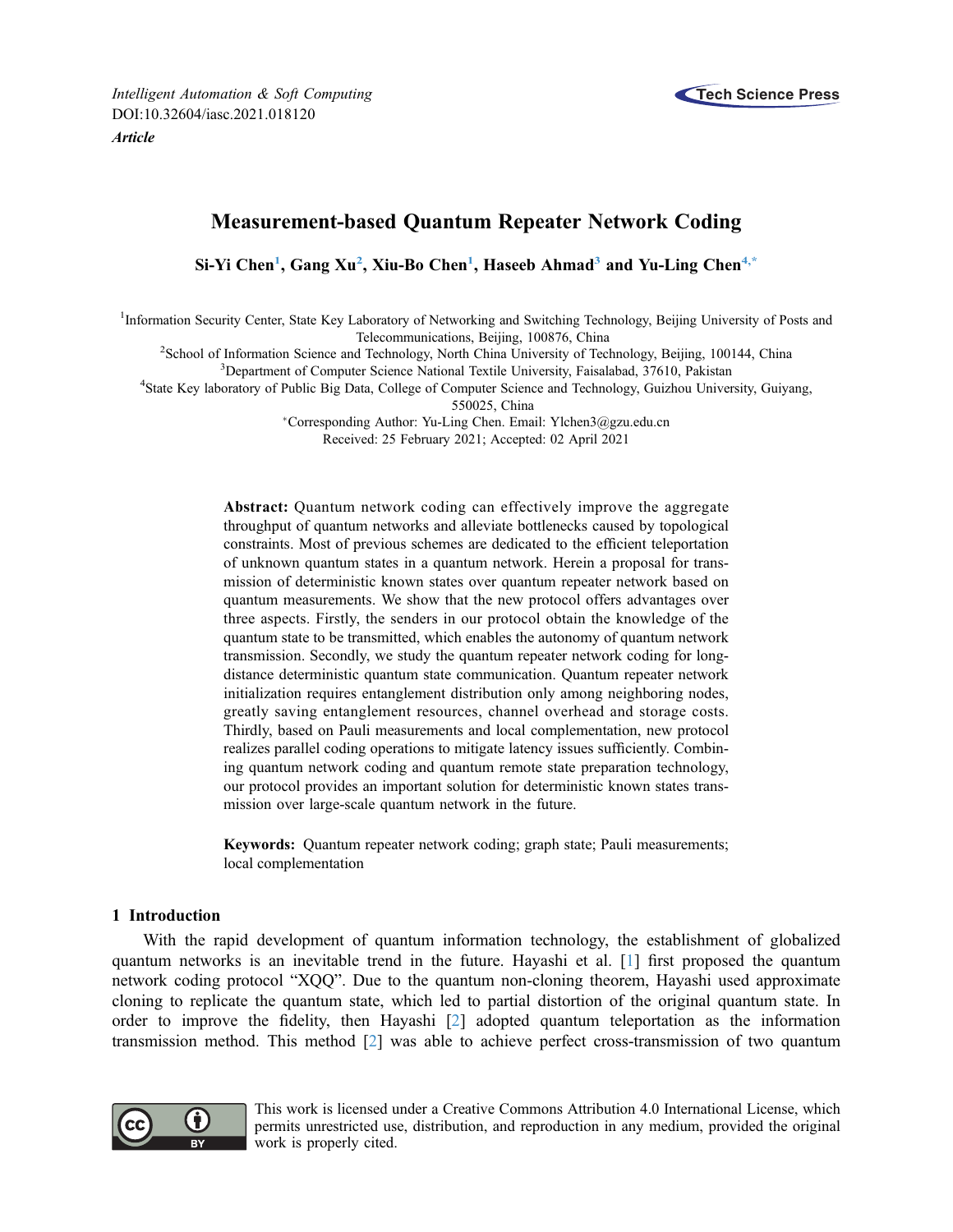states over the butterfly network. In 2011, perfect quantum network encoding [[3](#page-10-2)] was proposed over arbitrary network model with classical communication assistance. Subsequently, Nishimura [\[4\]](#page-10-3) pointed out that future work on quantum network coding should be extended to general network structures. In recent years, Li et al. [[5](#page-10-4),[6](#page-10-5)] have conducted profound studies on the solvability of quantum network coding for multi-unicast problem in general network structures.

However, considering the large-scale distributed quantum networks in future, quantum network coding protocols mentioned above  $[1-6]$  $[1-6]$  $[1-6]$  have not considered about the communication cost seriously. By taking the addition of auxiliary quantum repeaters at nodes regardless of expensive quantum resources  $[1-6]$  $[1-6]$  $[1-6]$  $[1-6]$  $[1-6]$ , the communication cost will greatly increase. How to effectively use quantum network resources has become a hot research topic recently. As a solid foundation for future large-scale quantum communication networks, quantum repeater technology successfully performs communication tasks in long-range complex topologies. For the study of quantum repeater network coding, scholars start with three different information transmission methods  $[7-9]$  $[7-9]$  $[7-9]$  $[7-9]$  $[7-9]$  in butterfly network. There are universal gate operations  $[7]$ , entanglement swapping [\[8\]](#page-10-8), and quantum measurement [[9](#page-10-7)] respectively. In 2017, Nguyen et al. [[10\]](#page-10-9) proposed a large-scale quantum network coding protocol (LQNC), which aimed at a quantum repeater network with M-pairs communicating parties and N intermediate nodes. In 2018, Li et al. [[11](#page-10-10)] studied the quantum repeater network multicast problem. Compared to the general repeater networks protocol with graph transformation [\[12](#page-10-11)], this protocol [[11](#page-10-10)] showed the more general version.

Although the existing quantum repeaters network coding are dedicated to releasing quantum resource consumption in general network communication  $[13,14]$  $[13,14]$  $[13,14]$  $[13,14]$ , few studies addressed the scalability of transmitted information types. In the above protocols, each sender only acts as a communication tool to transmit unknown quantum states, without considering the senders' transport needs. In this paper, a quantum repeater network coding protocol is proposed to support active remote transmission of known quantum states. By distributing entangled resources among adjacent nodes, each sender can send a certain quantum state to the receiver. It not only gives the sender the right to determine the transmitted quantum state, but also saves channel overhead and alleviates the shortage of quantum resources. The new protocol combines quantum network coding with quantum controlled remote state preparation techniques. Firstly, we use cluster states as entanglement resources and distribute entanglement among neighbor nodes. Then, based on quantum measurement techniques, especially Pauli measurement, repeater coding operations are designed to extend the entanglement relationship. Finally, local complementation operation is used to construct a quantum controlled remote state preparation channel for both communicating parties. The deterministic quantum network communication can be achieved simply by introducing the existing quantum remote preparation scheme [[15\]](#page-10-14). Overall, our protocol provides an important solution for building large-scale quantum network communication in the future.

## 2 Preliminary

We assume that the reader already has a basic knowledge of quantum information theory, but if the reader does not have a background in this area, please refer to the literature [[16\]](#page-10-15) for prior learning. Here we focus on quantum repeater networks and the knowledge of quantum graph state covered in new protocol.

#### 2.1 Quantum Repeater

Quantum repeater can solve the problem of exponential decay of photon signal in optical fiber, and it is one of the important ways to realize Super-far-distance quantum communication in the future. Specifically, the original point-to-point transmission will be changed to segmented transmission, that is, the whole communication line will be reasonably segmented to enjoy the polynomial scaling with the total distance. Then these segments are cascaded by quantum repeater, which makes it possible to build a full quantum network.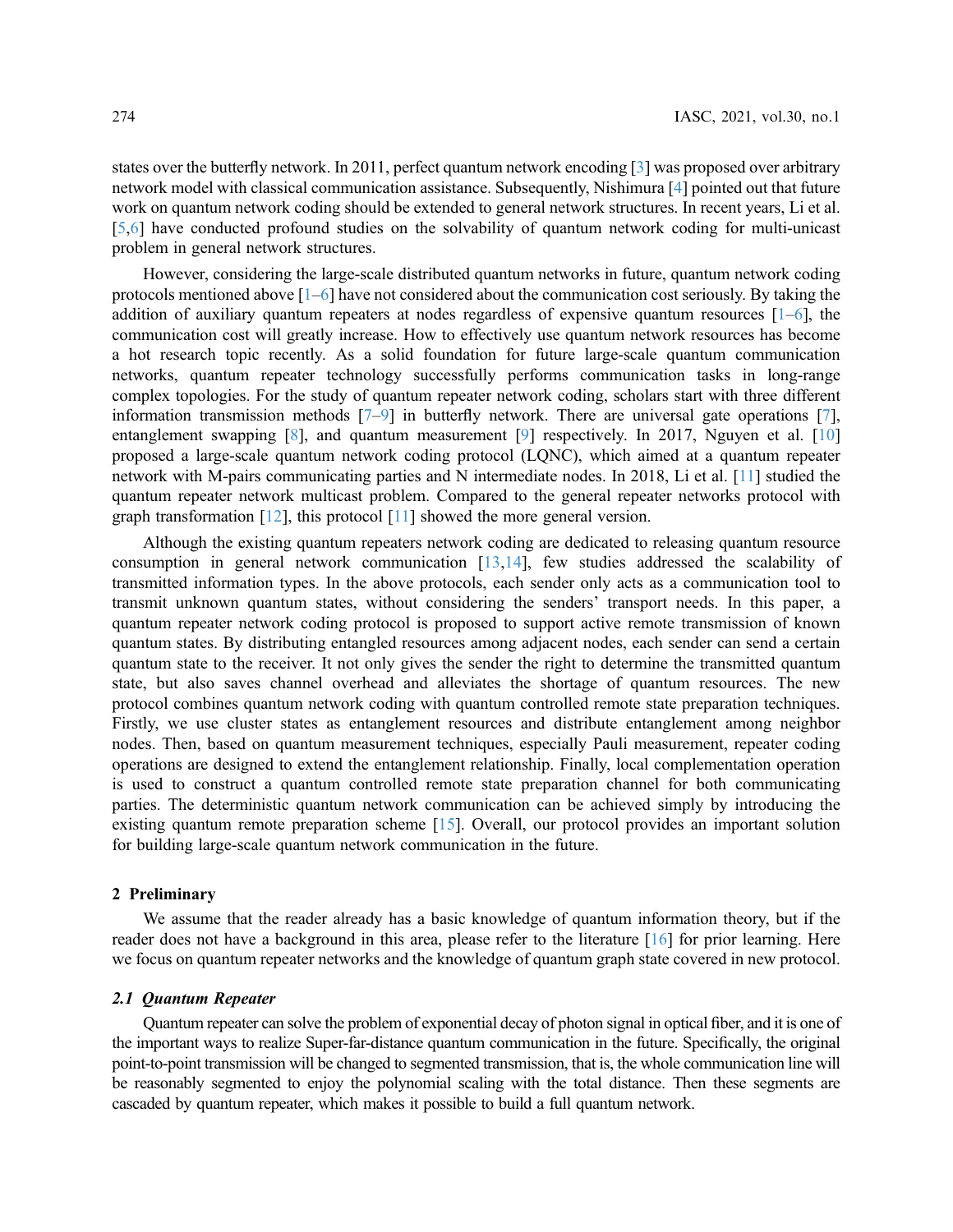The basic principle of quantum repeater is the combination of segmenting entanglement distribution and entanglement swapping to expand the communication distance. [Fig. 1](#page-2-0) shows us the principle of quantum repeater. In quantum repeater network, due to the long distance between Alice and Bob, the photon signal has the problem of exponential decay in the fiber. Therefore, we need to add quantum repeaters (R1, R2, R3) between Alice and Bob. Firstly, the initialization process is carried out by pre sharing the entangled resource between adjacent repeaters. Secondly, in order to extend the entanglement relationship, local operations with the assistance of classical communication (LOCC) should be performed on the entangled states. Finally, by exploiting quantum information communication methods (e.g., quantum teleportation, quantum remote state preparation), perfect quantum repeater network communication can be achieved.

<span id="page-2-0"></span>

Figure 1: The Principle of Quantum Repeater

## 2.2 Quantum Graph State

This section introduces the quantum graph states, the local complementation of graph states and Pauli measurements involved in encoding and decoding operations, as well as quantum remote state preparation.

### 2.2.1 Graph State

Graph state is a special class of quantum entangled states. Any simple graph can have a corresponding graph state. Now we introduce the concept of a graph. A graph  $G = (V, E)$  is defined by a set of vertices  $V = \{1, 2, \ldots, m\}$  and a set of edges  $E = \{(i, j)| i, j \in V\}$ . If there is an edge between vertex i and j, they can be called as neighboring vertices. The set of neighbors of a vertex  $i \in V$  is denoted by  $N_i$ .

Graph state has another construction definition. Given a simple graph  $G = (V, E)$ , the corresponding graph state  $|G\rangle$  can be defined as:

$$
|G\rangle = \prod_{(a,b)\in E} CZ_{ab}|+\rangle^{\otimes|V|}
$$
 (1)

This definition explains the process of constructing a graph state. Firstly, each vertex represents an initial qubit  $|+\rangle = \frac{|0\rangle + |1\rangle}{\sqrt{2}}$ . Secondly, the edges between neighboring vertices a, b represent the the controlled-Z gate operation  $CZ_{ab}$  performed on vertices a, b qubits. In particular, the graph G is undirected, i.e., the edges  $(a, b)$  and  $(b, a)$  are identical.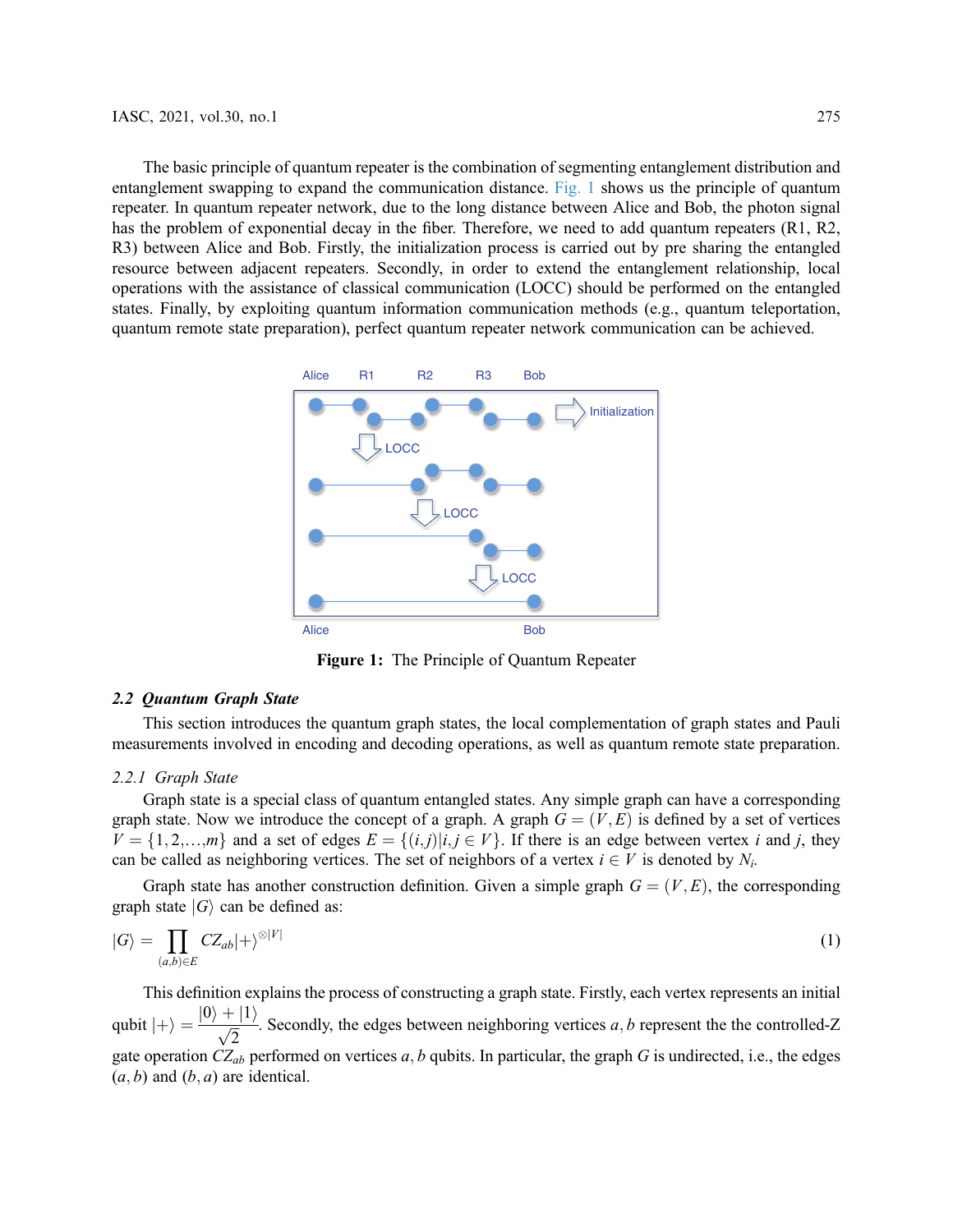When the graph  $G$  is a simple chain or grid structure, the corresponding graph states are called cluster states. They were originally introduced by Briegel et al. [[17](#page-10-16)]. There are some examples about cluster states shown in [Tab. 1](#page-3-0). As an important class of entanglement resources, cluster states are widely used in quantum computing and quantum information processing. In this paper, cluster states are used as entanglement resources for network coding.

<span id="page-3-0"></span>

| Graph Representation         | <b>Graph States</b>                                                                          |
|------------------------------|----------------------------------------------------------------------------------------------|
| $(1)$ 2-qubit linear cluster | $ G_{1,2}\rangle$ = $CZ_{12} ++\rangle$                                                      |
| state                        | $=\frac{1}{\sqrt{2}}( 0+\rangle+ 1-\rangle)$                                                 |
|                              |                                                                                              |
| $(2)$ 4-qubit linear cluster | $ G_{1,2,3,4}\rangle = CZ_{12}CZ_{23}CZ_{34} ++++\rangle$                                    |
| state                        | $=\frac{1}{\sqrt{2}}( +00+\rangle+ +01-\rangle+ -10+\rangle+ -11-\rangle)$                   |
|                              |                                                                                              |
| (3) 5-qubit graph state      | $ G_{1,2,3,4,5}\rangle = CZ_{12}CZ_{23}CZ_{25}CZ_{34} +++++\rangle$                          |
|                              | $=\frac{1}{\sqrt{2}}( +00 + +\rangle +  +01 - +\rangle +  -10 + -\rangle +  -11 - -\rangle)$ |
|                              |                                                                                              |

Table 1: Three representations of graph states

## 2.2.2 Graph State Properties

Graph states are a class of entangled quantum states that embody multi-particle entanglement structures, which have many peculiar properties.

(1) Local Complementation (LC)

In graph theory, when two graphs are isomorphic, there is an equivalence relation between them. For graph states, there also exist an equivalence relation between different graph states. Here equivalence relations include LU equivalence and LC equivalence.

LU equivalence relationship of a graph state means: if there is a local unitary operator  $U = \otimes_{i=1}^{n} U_i$  for negative  $U(G_i)$  and  $|G_i\rangle$  satisfying  $U(G_i) = |G_2\rangle$  where  $U_i$  is the unitary operator acting on two n-qubits graph states  $|G_1\rangle$  and  $|G_2\rangle$ , satisfying  $U|G_1\rangle = |G_2\rangle$ , where  $U_i$  is the unitary operator acting on a single qubit, then the  $|G_1\rangle$  and  $|G_2\rangle$  is said to be LU-equivalent.

LC equivalence is a subclass of the LU equivalence relation. If there exists a local Clifford operator  $L = \otimes_{i=1}^n L_i$  for two n-qubits graph state  $|G_1\rangle$  and  $|G_2\rangle$ , satisfying  $L|G_1\rangle = |G_2\rangle$ , where  $L_i$  is the Clifford operator acting on a single qubit, then the  $|G_2\rangle$  and  $|G_2\rangle$  is the LC equivalence. The eff operator acting on a single qubit, then the  $|G_1\rangle$  and  $|G_2\rangle$  is the LC equivalence. The effect of a local Clifford operator acting on a graph state can be depicted by Local Complementation (LC) on the graph.

Local Complementation (LC): Given a simple graph  $G = (V, E)$ , a local complementation on vertex  $\pi$ 

 $i \in V$  is applied through unitary transformation  $U_i^{\tau} := e^{-i\tau}$ <br>transformation, edges are added between all the adjacer  $\frac{\pi}{4} X_i \bigotimes_{j \in N_i} e^{i \pi/4}$  $\otimes_{j\in N_i}$ rtices  $\frac{\pi}{4}Z_j$ . From the perspective of graph transformation, edges are added between all the adjacent vertices of the original vertex  $i \in V$ . If the original neighbors have been connected already the original edges are cancelled. Meanwhile the other original neighbors have been connected already, the original edges are cancelled. Meanwhile the other parts remain unchanged. It is recorded as  $\tau_i(G)$  or  $LC(i)$ .

[Fig. 2](#page-4-0) gives an example about LC. In [Fig. 2,](#page-4-0) the left one is the original graph and the right one is  $LC(a)$ . In the original graph, the set of neighbors of vertex a is  $N_a = \{b, c, d\}$ . The original vertex b and c, d are not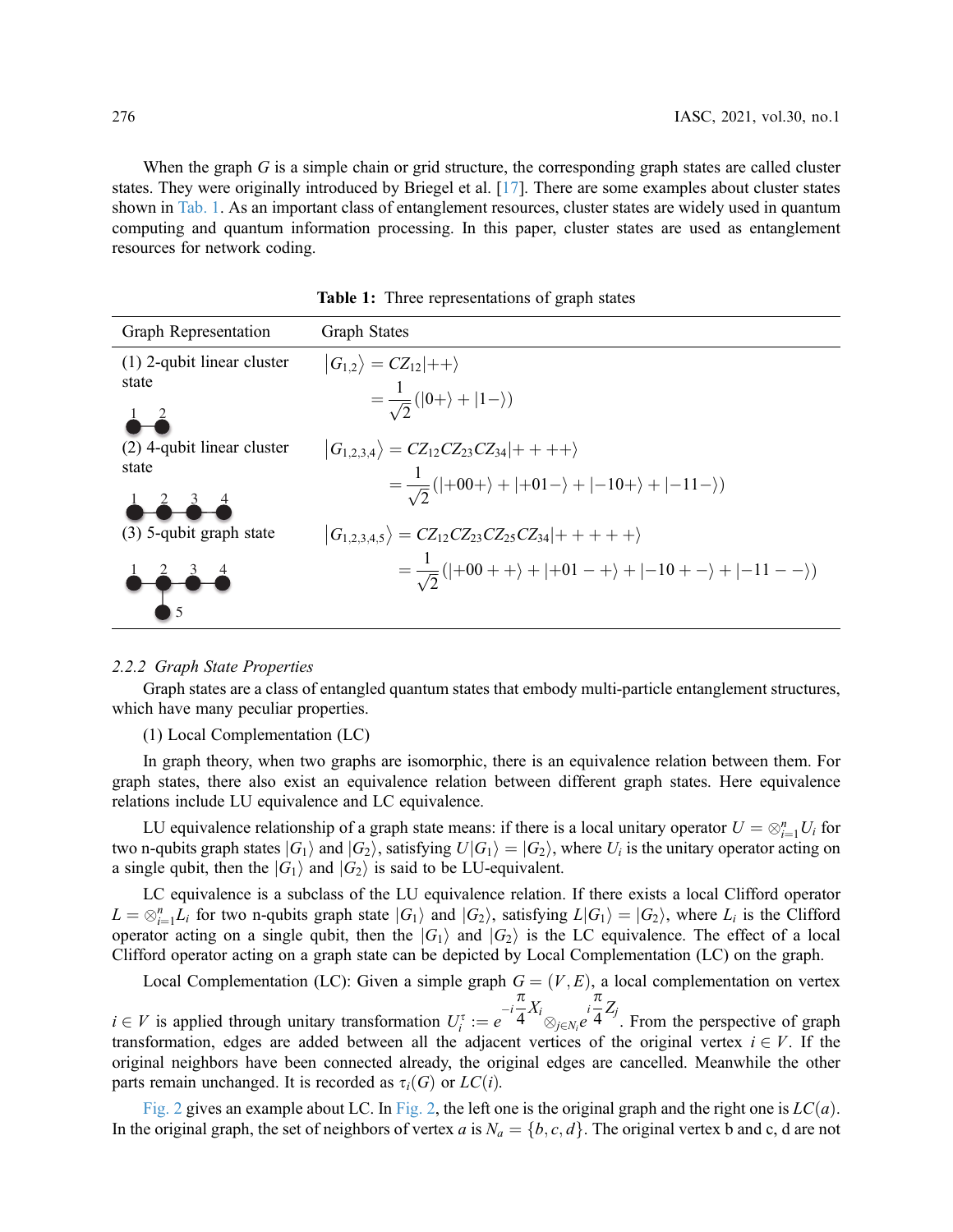<span id="page-4-0"></span>adjacent, we need to connect (b,c), (b,d). Since the original vertex c, d had an edge already, we need to cancel the connection. The rest of original graph remains unchanged. Therefore,  $LC(a)$  is shown as the right one, which is applied through unitary transformation  $U_a^{\tau} := e^{-i\tau}$  $\pi$  $\frac{1}{4}X_a$  $\int e^{i\frac{\pi}{4}}$  $\frac{1}{4}Z_b$  $\overleftrightarrow{a}$ <br>  $\otimes$   $\overrightarrow{e}$  4  $\frac{1}{4}Z_c$  $\int e^{i\frac{\pi}{4}}$  $\frac{a}{4}Z_d$ 



**Figure 2:** An Example  $LC(a)$  in graph state

#### (2) Pauli Measurement

Pauli measurement on a graph state satisfies a set of graph rules [\[18](#page-10-17),[19\]](#page-10-18). In this paper, the Paulimeasurements involved are Y-measurements and Z-measurements. Here we focus on the transformation rules for these two Pauli measurements.

Z-measurement: Z-measurement on a vertex of the graph state is easiest by simply removing that vertex and corresponding edges from the graph. Given a graph state  $G = (V, E)$ , when we apply Z-measurement with  $a \in V$ , the resulting state is given by

$$
\mathcal{P}_{z,\pm}^{(a)}|G\rangle = |z,\pm\rangle^{(a)} \otimes U_{z,\pm}^{(a)}|G'\rangle \tag{2}
$$

$$
U_{z,+}^{(a)} = I, U_{z,-}^{(a)} = \prod_{b \in N_a} \sigma_z^{(b)}
$$
(3)

 $\mathcal{P}_{z,\pm}^{(a)}$  is the projective measurement on a vertex  $a \in V$  with  $\sigma_z$  and the measured results will be  $\pm 1$ . The resulting graph is given by

$$
G' = G - \{a\} \tag{4}
$$

Y-measurement: To make a Y-measure on a vertex of a graph state, you need to do a local complement operation on the vertex and then remove the vertex and corresponding edges from the graph. Given a graph state  $G = (V, E)$ , when we apply Y-measurement with  $a \in V$ , the resulting state is given by:

$$
\mathcal{P}_{y,\pm}^{(a)}|G\rangle = |y,\pm\rangle^{(a)} \otimes U_{y,\pm}^{(a)}|G'\rangle \tag{5}
$$

$$
U_{y,+}^{(a)} = \prod_{b \in N_a} \left( -i\sigma_z^{(b)} \right)^{1/2}, U_{y,-}^{(a)} = \prod_{b \in N_a} \left( i\sigma_z^{(b)} \right)^{1/2} \tag{6}
$$

 $\mathcal{P}_{y,\pm}^{(a)}$  is the projective measurement on a vertex  $a \in V$  with  $\sigma_y$  and the measured results will be  $\pm 1$ . The ting graph is given by resulting graph is given by

$$
G' = G - E(N_a, N_a) \tag{7}
$$

Here we give an example. The rules for the structure of the graph changed by Pauli Measurement (Z-measurement, Y-measurement) of the vertex a (vertex a is noted in white) are summarized in [Tab. 2](#page-5-0), where we use the Nielsen et al. [[16\]](#page-10-15) notation to formalize the transformation.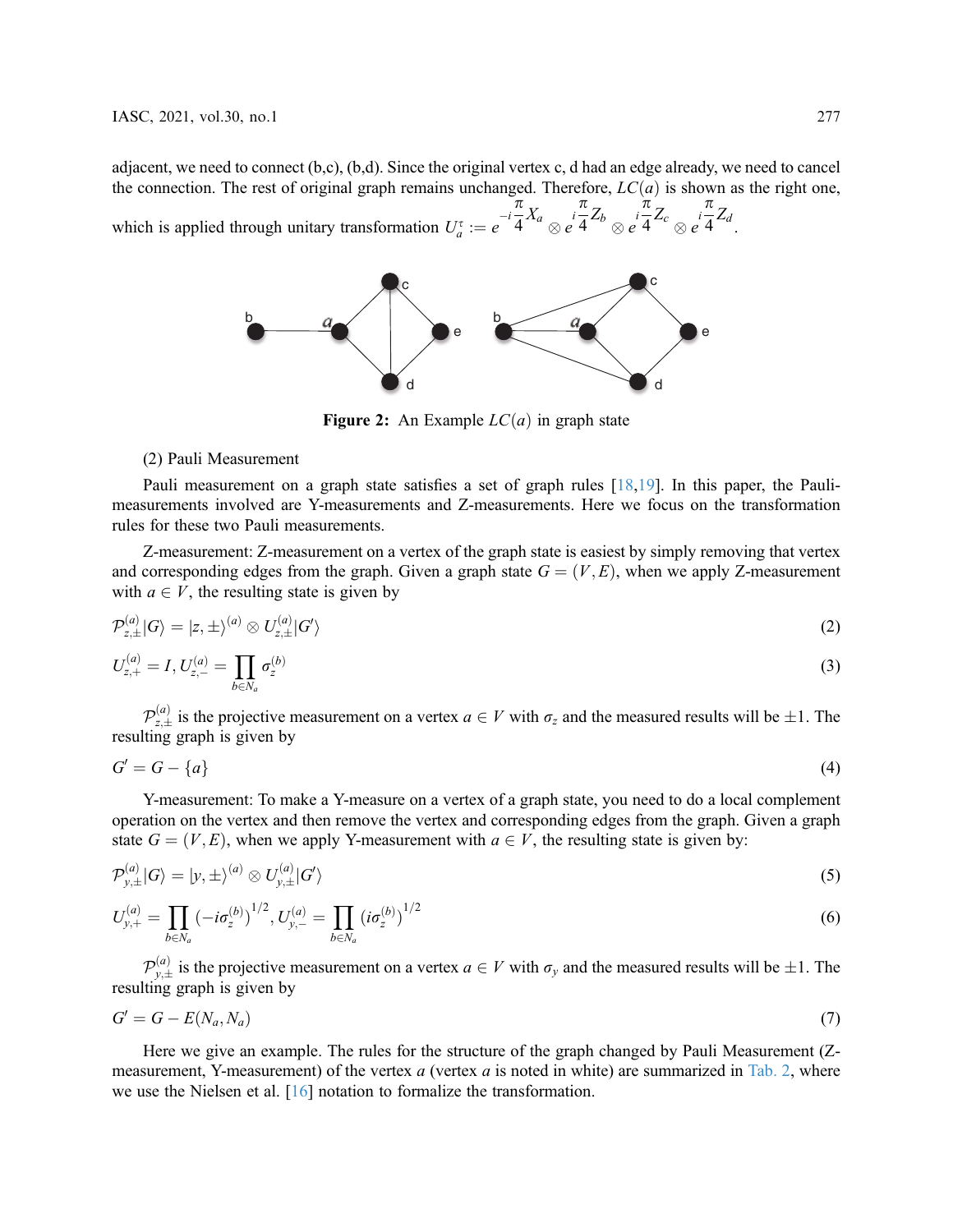| Rule                                                                                                                                        | Example |
|---------------------------------------------------------------------------------------------------------------------------------------------|---------|
| For a Z-basis measurement of vertex $a$ (noted in white)<br>(1) Remove vertex $a$ and edges from $a$ .                                      |         |
| For a Y-basis measurement of vertex $a$ (noted in white)<br>(1) Local complement vertex $a$ ;<br>(2) Remove vertex $a$ and edges from $a$ . |         |

<span id="page-5-0"></span>

## 2.3 Quantum Remote State Preparation

Quantum remote state preparation (RSP) is a kind of remote transmission method for certain quantum states. RSP and quantum teleportation (QT) both use quantum entanglement channel and classical communication to realize quantum communication. They are two important transmission modes in quantum information theory. The difference between them is whether the sender has the right to know the transmission state. In quantum teleportation, the sender has the physical sample of the quantum state to be transmitted, but he may not know the specific expression of the state. While in remote state preparation, the sender clearly knows the expression of the quantum state to be transmitted, but he may not have the physical sample of the state.

Before introducing our quantum network coding protocol, we give a brief review of a protocol for quantum controlled remote state preparation (CRSP) based on GHZ state [[15\]](#page-10-14). There are three legal participants in the protocol [[15](#page-10-14)]: Alice, Bob and Charlie. Suppose Alice wants to help his colleague Bob prepare an arbitrary single quantum state

$$
|\xi\rangle = x|0\rangle + ye^{i\theta}|1\rangle \tag{8}
$$

Where, real coefficients  $x, y \ge 0, \theta \in [0, 2\pi)$  and  $x^2+y^2 = 1$ . Alice knows the specific expression of the state, but Bob doesn't. Meanwhile Charlie will control the whole remote preparation process. To accomplish the above tasks, Alice, Bob and Charlie share a 4-bit GHZ state in advance:

$$
|G\rangle_{A_1A_2BC} = \frac{1}{\sqrt{2}} (|0000\rangle + |1111\rangle)_{A_1A_2BC}
$$
\n(9)

Alice, Bob and Charlie have particles  $A_1A_2$ , B and C, respectively.

The specific steps of the quantum controlled remote state preparation protocol [[15](#page-10-14)] are as follows:

Step1. Alice applies the projective measurement on the qubit  $A_1$  with  $\{\xi_1\}, \xi_2\}$ :

$$
|\xi_1\rangle_{A_1} = x|0\rangle + y|1\rangle, |\xi_2\rangle_{A_1} = x|1\rangle - y|0\rangle
$$
\n(10)

According to the measurement results, Alice uses the corresponding measurement basis to measure the qubit  $A_2$ .

If the measurement result is  $|\xi_1\rangle_{A_1}$ , Alice operates  $U_1$  on  $A_2$ :

$$
U_1 = \frac{1}{\sqrt{2}} \begin{pmatrix} 1 & e^{-i\theta} \\ 1 - e^{-i\theta} \end{pmatrix}
$$
 (11)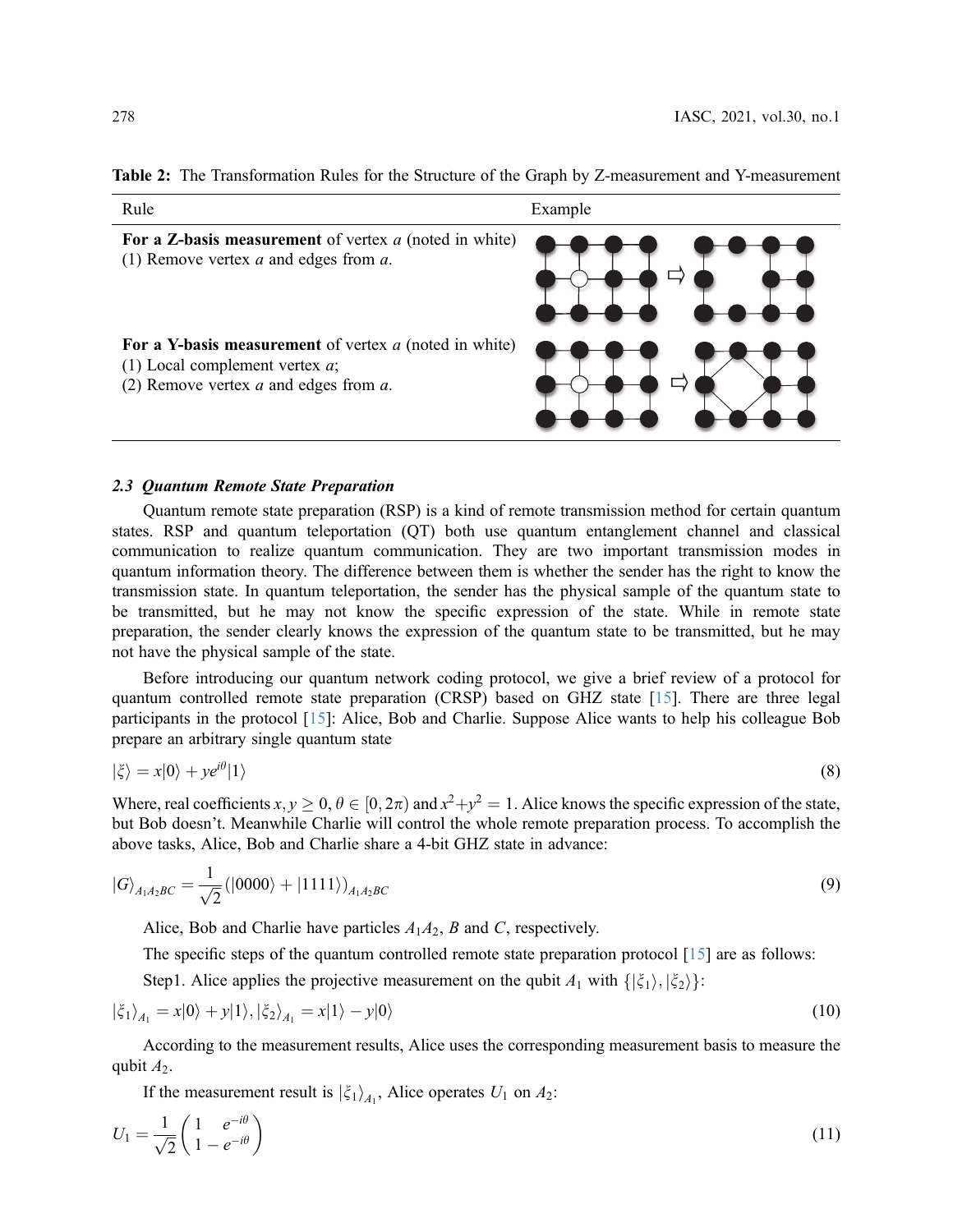Then Alice applies the projective measurement on the qubit  $A_2$  with:

$$
|\eta_1\rangle_{A_2} = \frac{1}{\sqrt{2}} (|0\rangle + e^{-i\theta}|1\rangle), |\eta_2\rangle_{A_2} = \frac{1}{\sqrt{2}} (|0\rangle - e^{-i\theta}|1\rangle)
$$
\n(12)

If the measurement result is  $|\xi_2\rangle_{A_1}$ , Alice operates  $U_2$  on  $A_2$ :

$$
U_2 = \frac{1}{\sqrt{2}} \begin{pmatrix} e^{-i\theta} & 1\\ e^{-i\theta} & -1 \end{pmatrix} \tag{13}
$$

Then Alice applies the projective measurement on the qubit  $A_2$  with:

$$
|\eta'_1\rangle_{A_2} = \frac{1}{\sqrt{2}} \left( e^{-i\theta} |0\rangle + |1\rangle \right), |\eta'_2\rangle_{A_2} = \frac{1}{\sqrt{2}} \left( e^{-i\theta} |0\rangle - |1\rangle \right)
$$
(14)

It is worth noting that Alice uses feedforward measurement technology here. In other words, the choice of measurement basis for the qubit  $A_2$  mainly depends on the previous measurement results of the qubit  $A_1$ . Here the projective measurement results of the qubits  $A_1$  and  $A_2$  are represented by  $PM_{A_1}$ and  $PM_A$ , respectively. After that, Alice informs Bob and Charlie of the measurement results ( $PM_A$ ) and  $PM<sub>A2</sub>$ ) through classical communication. Since these results are meaningless to any outsider, they can be transmitted publicly. Now the qubits BC held by Bob and Charlie collapses into the following entangled state

$$
|\mu^{\pm}\rangle_{BC} = x|00\rangle_{BC} \pm ye^{-i\theta}|11\rangle_{BC}, |\nu^{\pm}\rangle_{BC} = x|11\rangle_{BC} \pm ye^{-i\theta}|00\rangle_{BC}
$$
\n(15)

The relationship between the measurement results and the joint collapse state is shown in [Tab. 3.](#page-6-0)

<span id="page-6-0"></span>**Table 3:** The relationship between the measurement results  $(PM_{A_1}$  and  $PM_{A_2})$  and the entangled state held by Bob and Charlie

| $ \mu^{+}\rangle_{BC} = x 00\rangle_{BC} + ye^{-i\theta} 11\rangle_{BC}$<br>$ \eta_1\rangle_{A_2}$<br>$\langle \xi_1 \rangle_{A_1}$<br>$ \mu^{-}\rangle_{BC} = x 00\rangle_{BC} - ye^{-i\theta} 11\rangle_{BC}$<br>$\ket{\eta_2}_{A_2}$<br>$\left \xi_{1}\right\rangle_{A_{1}}$ | $PM_{A_1}$                    | $PM_{A_2}$            | The Entangled State Held by Bob and Charlie                            |
|---------------------------------------------------------------------------------------------------------------------------------------------------------------------------------------------------------------------------------------------------------------------------------|-------------------------------|-----------------------|------------------------------------------------------------------------|
|                                                                                                                                                                                                                                                                                 |                               |                       |                                                                        |
|                                                                                                                                                                                                                                                                                 |                               |                       |                                                                        |
|                                                                                                                                                                                                                                                                                 | $\langle \xi_2 \rangle_{A_1}$ | $\ket{\eta_1'}_{A_2}$ | $ v^{+}\rangle_{BC} = x 11\rangle_{BC} + ye^{-i\theta} 00\rangle_{BC}$ |
| $ v^{-}\rangle_{BC} = x 11\rangle_{BC} - ye^{-i\theta} 00\rangle_{BC}$<br>$\ket{\eta_2'}_{A_2}$<br>$\left \xi_2\right\rangle_{A_1}$                                                                                                                                             |                               |                       |                                                                        |

According to the measurement results  $PM_{A_1}$  and  $PM_{A_2}$ , Charlie uses the measurement basis  $\{|+\rangle, |-\rangle\}$ to measure the qubit C. And then Charlie informs Bob of the measurement result  $PM_C$  through classical communication.

Once the message from Alice and Charlie is received, Bob can perform a corresponding unitary operation on the qubit B to recover the single quantum state  $|\xi\rangle$ . The corresponding relationship between Bob's unitary operation and the measurement results of Alice ( $PM<sub>A1</sub>$  and  $PM<sub>A2</sub>$ ) and Charlie ( $PM<sub>C</sub>$ ) is shown in [Tab. 4](#page-7-0).

#### 3 Measurement-based Quantum Repeater Network Coding

Existing quantum repeater network coding aim to teleport unknown quantum information. They extend the entanglement relations by gate operations [[7](#page-10-6)], entanglement exchange [[8](#page-10-8)], or quantum measurement techniques [[9](#page-10-7)], and construct quantum teleportation channels between source-target nodes to transfer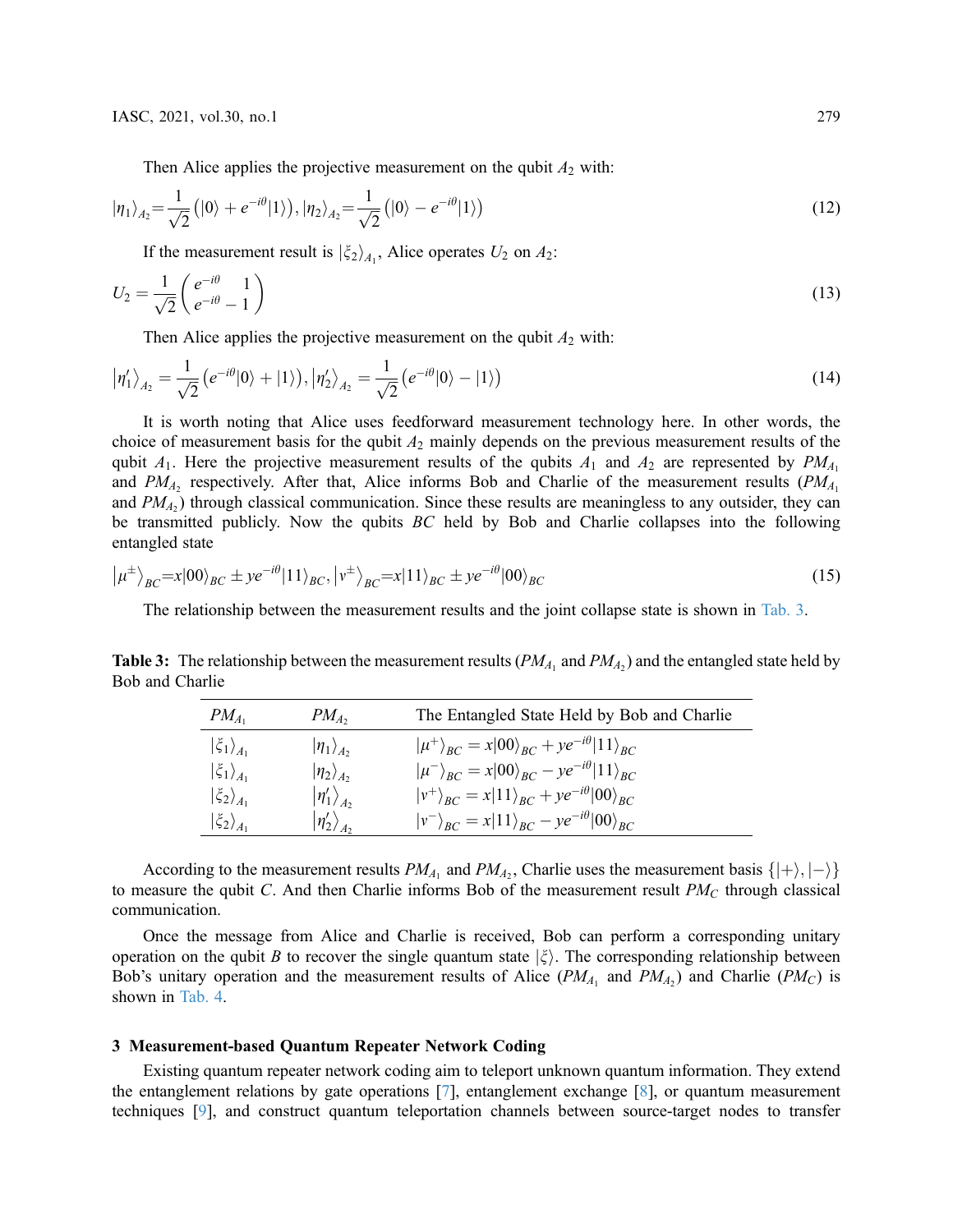unknown quantum states. In this paper, considering the need for deterministic known quantum state transmission, we propose to construct a quantum controlled remote state preparation channel between source-target nodes. It contributes to deterministic quantum state transmission in quantum repeater network.

| $PM_{A_1}$                           | $PM_A$                 | $PM_C$        | The Unitary Operation<br>Performed by Bob |
|--------------------------------------|------------------------|---------------|-------------------------------------------|
| $\left \xi_1\right\rangle_{A_1}$     | $ \eta_1\rangle_{A_2}$ | $ +\rangle_C$ | Ι                                         |
| $\ket{\xi_1}_{A_1}$                  | $ \eta_1\rangle_{A_2}$ | $ -\rangle_C$ | $\sigma_z$                                |
| $\left \xi_{1}\right\rangle_{A_{1}}$ | $\ket{\eta_2}_{A_2}$   | $ +\rangle_C$ | $\sigma_z$                                |
| $\left \xi_{1}\right\rangle_{A_{1}}$ | $ \eta_2\rangle_{A_2}$ | $ -\rangle_C$ | I                                         |
| $\left \xi_2\right\rangle_{A_1}$     | $\ket{\eta_1'}_{A_2}$  | $ +\rangle_C$ | $i\sigma_v$                               |
| $\ket{\xi_2}_{A_1}$                  | $\ket{\eta_1'}_{A_2}$  | $ -\rangle_c$ | $\sigma_x$                                |
| $ \xi_2\rangle_{A_1}$                | $\ket{\eta_2}_{A_2}$   | $ +\rangle_C$ | $\sigma_x$                                |
| $\ket{\xi_2}_{A_1}$                  | $\eta_2'$              | $ -\rangle_C$ | $i\sigma_v$                               |

<span id="page-7-0"></span>**Table 4:** The relationship between the measurement results  $(PM_{A_1}, PM_{A_2})$  and  $PM_C$ ) and the unitary operation performed by Bob

#### 3.1 The Proposed Protocol

The main task of our protocol is to construct a quantum controlled remote preparation channel between the source-target nodes in quantum repeater network. The flowchart of the entire protocol is shown in [Fig. 3](#page-7-1).

<span id="page-7-1"></span>

Figure 3: The flow chart of measurement-based quantum repeater network coding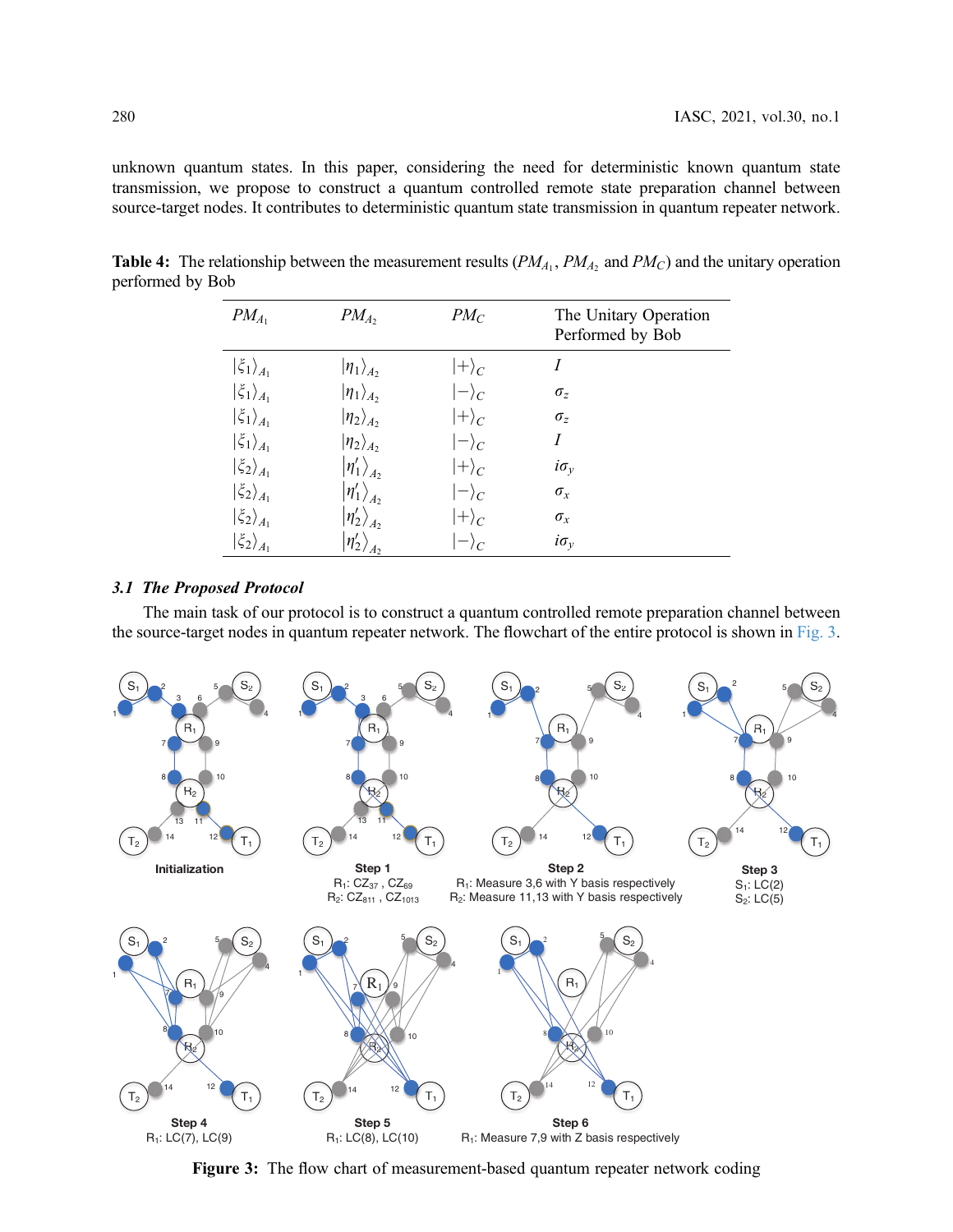As shown in [Fig. 3, a](#page-7-1) deterministic quantum state transmission over quantum repeater network requires setting up quantum repeaters at the source nodes  $S_1, S_2$ , intermediate node  $R_1, R_2$ , and target node  $T_1, T_2$  in initialization process. The source nodes  $S_1, S_2$  pre-share a three-particle linear cluster state  $|G_{1,2,3}\rangle = \frac{1}{\sqrt{2}}(|0+0\rangle + |1-1\rangle)_{1,2,3}$  and  $|G_{4,5,6}\rangle = \frac{1}{\sqrt{2}}(|0+0\rangle + |1-1\rangle)_{4,5,6}$  with their adjacent intermediate node  $R_1$  respectively; the intermediate nodes  $R_1$ ,  $R_2$  pre-share two pairs of two-particle cluster states  $|G_{7,8}\rangle = \frac{1}{\sqrt{2}}(|0+ \rangle + |1-\rangle)_{7,8}$  and  $|G_{9,10}\rangle = \frac{1}{\sqrt{2}}(|0+ \rangle + |1-\rangle)_{9,10}$ ; the target nodes  $T_1, T_2$ pre-share a two-particle cluster state  $|G_{11,12}\rangle = \frac{1}{\sqrt{2}}(|0+ \rangle + |1- \rangle)_{11,12}$  and  $|G_{13,14}\rangle = \frac{1}{\sqrt{2}}(|0+ \rangle + |1- \rangle)_{11,12}$  $+$  > +|1 - >)<sub>13,14</sub> with their adjacent intermediate node  $R_2$  respectively. The initial state of the whole protocol is:

$$
|\Psi_{init}\rangle = |G_{1,2,3}\rangle |G_{4,5,6}\rangle |G_{7,8}\rangle |G_{9,10}\rangle |G_{11,12}\rangle |G_{13,14}\rangle
$$
\n(16)

The following are the steps for coding a deterministic quantum state network based on quantum repeaters.

Step 1. Generate two 7-particle linear cluster states by connecting  $(3,7)$ ,  $(4,9)$ ,  $(8,11)$ , and  $(10,13)$  in parallel at the intermediate nodes  $R_1, R_2$  via the Controlled-Z operation:

$$
|\Psi_{1} \rangle = |G_{1,2,3,7,8,11,12}\rangle |G_{4,5,6,9,10,13,14}\rangle
$$
  
= 
$$
\begin{pmatrix} (|00 \rangle -|11 \rangle)(|+00 + 0 \rangle + |+00 - 1 \rangle + |+01 - 0 \rangle + |+01 + 1 \rangle) \\ + (|00 \rangle -|11 \rangle)(|-10 + 0 \rangle + |-10 - 1 \rangle - |-11 - 0 \rangle - |-11 + 1 \rangle) \\ + (|01 - \rangle +|10 + \rangle)(|00 + 0 \rangle + |00 - 1 \rangle + |01 - 0 \rangle + |01 + 1 \rangle) \\ + (|01 + \rangle +|10 - \rangle)(|10 + 0 \rangle + |10 - 1 \rangle - |11 - 0 \rangle - |11 + 1 \rangle) \end{pmatrix}_{1,2,3,7,8,11,12} \qquad (17)
$$
  

$$
\otimes \begin{pmatrix} (|00 \rangle -|11 \rangle)(|+00 + 0 \rangle + |+00 - 1 \rangle + |+01 - 0 \rangle + |+01 + 1 \rangle) \\ + (|00 \rangle -|11 \rangle)(|+00 + 0 \rangle + |-10 - 1 \rangle - |-11 - 0 \rangle - |-11 + 1 \rangle) \\ + (|01 - \rangle +|10 + \rangle)(|00 + 0 \rangle + |00 - 1 \rangle + |01 - 0 \rangle + |01 + 1 \rangle) \\ + (|01 + \rangle +|10 - \rangle)(|10 + 0 \rangle + |10 - 1 \rangle - |11 - 0 \rangle - |11 + 1 \rangle) \end{pmatrix}_{4,5,6,9,10,13,14} \qquad (18)
$$

Step 2. Apply Y-measure with 3, 6, 13, 11 particles by  $R_1, R_2$  simultaneously. It removes the redundant particles and connect the neighbor qubits directly.

$$
|\Psi_2\rangle = |G_{1,2,7,8,12}\rangle |G_{4,5,9,10,14}\rangle
$$
  
= (|-0){(|+0+\rangle+|-1-\rangle)+|-1}{(|-0+\rangle+|+1-\rangle)})<sub>1,2,7,8,12</sub>  

$$
\otimes (|+0\rangle(|+0+\rangle+|-1-\rangle)+|-1\rangle(|-0+\rangle+|+1-\rangle))4,5,9,10,14
$$
 (18)

Step 3. Perform local complement operations on 2, 5 particles by  $S_1, S_2$ .

Step 4. Perform local complement operations on 7, 9 particles by  $R_1$ .

Step 5. Perform local complement operations on 8, 10 particles by  $R_2$ .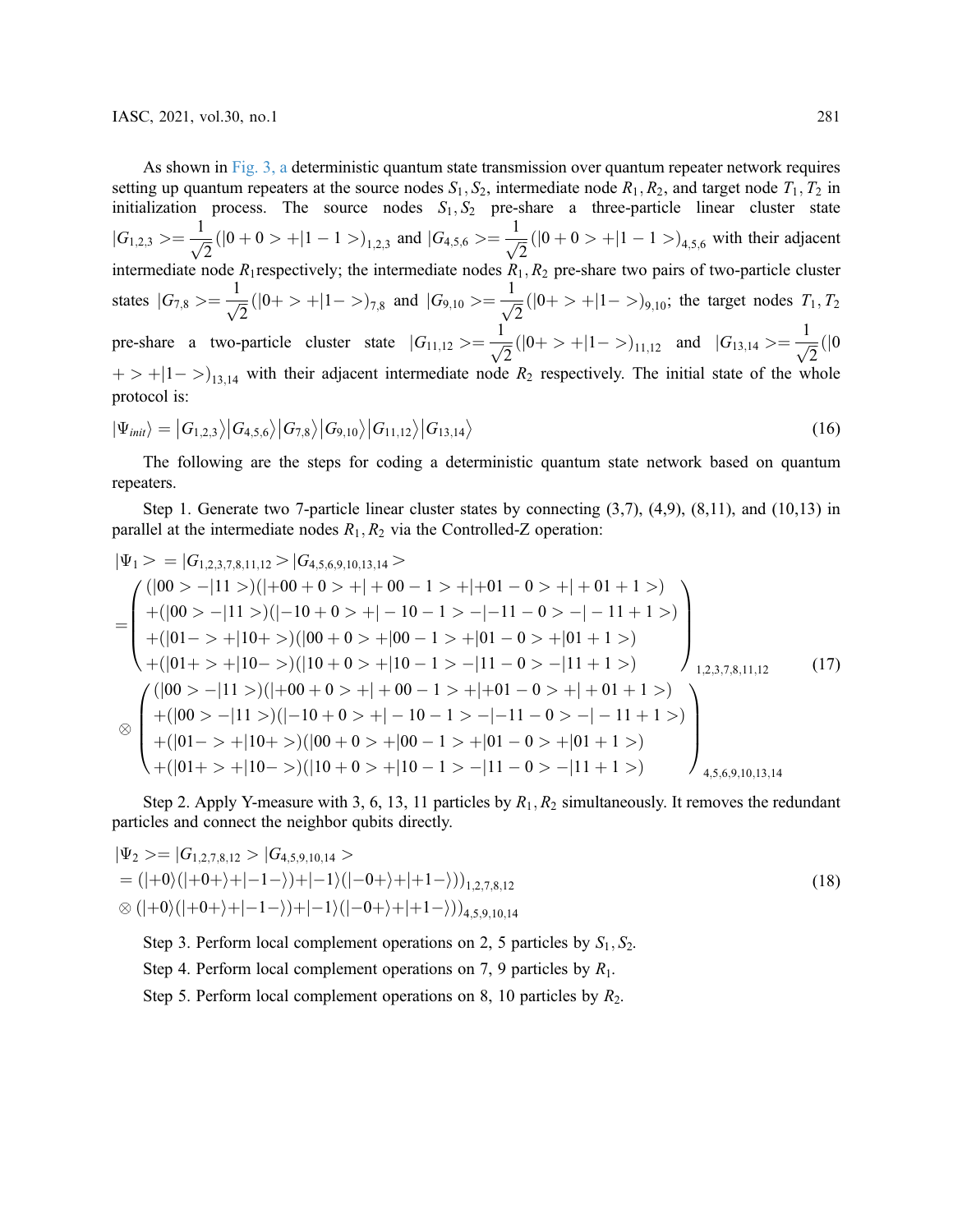Step 6. Apply Z-measure with the particles 7, 9, thus generating two required 4-particles GHZ states.

$$
\begin{aligned} \left| \Psi_{\text{final}} \right\rangle &= \left| GHZ \right\rangle_{1,2,12,8} \left| GHZ \right\rangle_{4,5,14,10} \\ &= \frac{1}{\sqrt{2}} \left( |0000\rangle + |1111\rangle \right)_{1,2,12,8} \otimes \frac{1}{\sqrt{2}} \left( |0000\rangle + |1111\rangle \right)_{4,5,14,10} \end{aligned} \tag{19}
$$

Now the source nodes  $S_1, S_2$ , the corresponding target nodes  $T_1, T_2$  and the intermediate node  $R_2$ successfully construct a quantum remote state preparation channel  $[15]$  $[15]$ . According to  $[15]$ , the intermediate node  $R_2$  can remotely control the task of determining the quantum state network communication.

## 3.2 The Performance Analysis

In this section, we give a detailed performance analysis of the new protocol in terms of security, and communication rate.

#### 3.2.1 Security

Since the quantum repeater network coding protocol does not require sending quantum particles during the entire transmission process, the eavesdropper Eve can only steal secret message particles at the source node. This situation can be ensured by means of quantum detection listening [\[20](#page-11-0)–[25\]](#page-11-1). The technique of quantum detection listening was inspired by BB84 QKD [\[26](#page-11-2)], which has been proven to be absolutely safe. It is assumed that the X-basis and Z-basis measurements are used with equal probability to detect particles. If the state of the detected particle is |0>, eavesdropper Eve has a 1/2 probability of using Zbasis to measure it, and the state of the particle is not |0> after the measurement, so it will not be detected. When eavesdropper Eve has a 1/2 probability of using base X to measure, she still has a 1/2 probability of getting the result  $|0\rangle$ , so the probability of eavesdropper Eve randomly choosing the base 1 1

to measure without changing the quantum state is  $\frac{1}{2}$  $2<sup>1</sup>$  $2^{\sim}$  $\frac{1}{2}$ .

#### 3.2.2 Communication Rate

In the asymptotic scenario [\[27](#page-11-3),[28\]](#page-11-4), the extensive use of network is allowed. Under the assumption that there is a communication protocol  $P_n$ , where the sender  $S_i$  uses n times network to transmit  $n(r_i - \delta_i)$  qubits with fidelity  $1 - \varepsilon_i$  for  $\delta_i, \varepsilon_i \longrightarrow 0$  to the receiver  $t_i$ , the rate k-tuple  $(r_1, r_2, \dots, r_k)$  is achievable and the set of

all achievable rate pairs is called the achievable rate region.  $\sum_{i=1}^{k} r_i$  represents the value of 1-flow with fidelity

1 transmission, while 1- maxflow represents the upper bound of 1- flow value. The new protocol proposed in this paper achieves the value of 1-maxflow since it realizes the perfect transmission of quantum state over the quantum network per use of network and classical communication.

## 4 Conclusion

In this paper, a quantum repeater network coding protocol that supports active remote transmission of known quantum states is proposed by combining quantum remote preparation techniques. The new protocol uses clustered states as entanglement resources and designs repeater coding operations based on quantum measurements. Compared to the previous quantum network coding protocols, the new protocol only distribute entanglement resources among neighbor node. Each sender at the source node can determine the transmitted quantum state and each node complete the coding operation in parallel, which achieve an optimized remote transmission of known quantum states in the quantum network.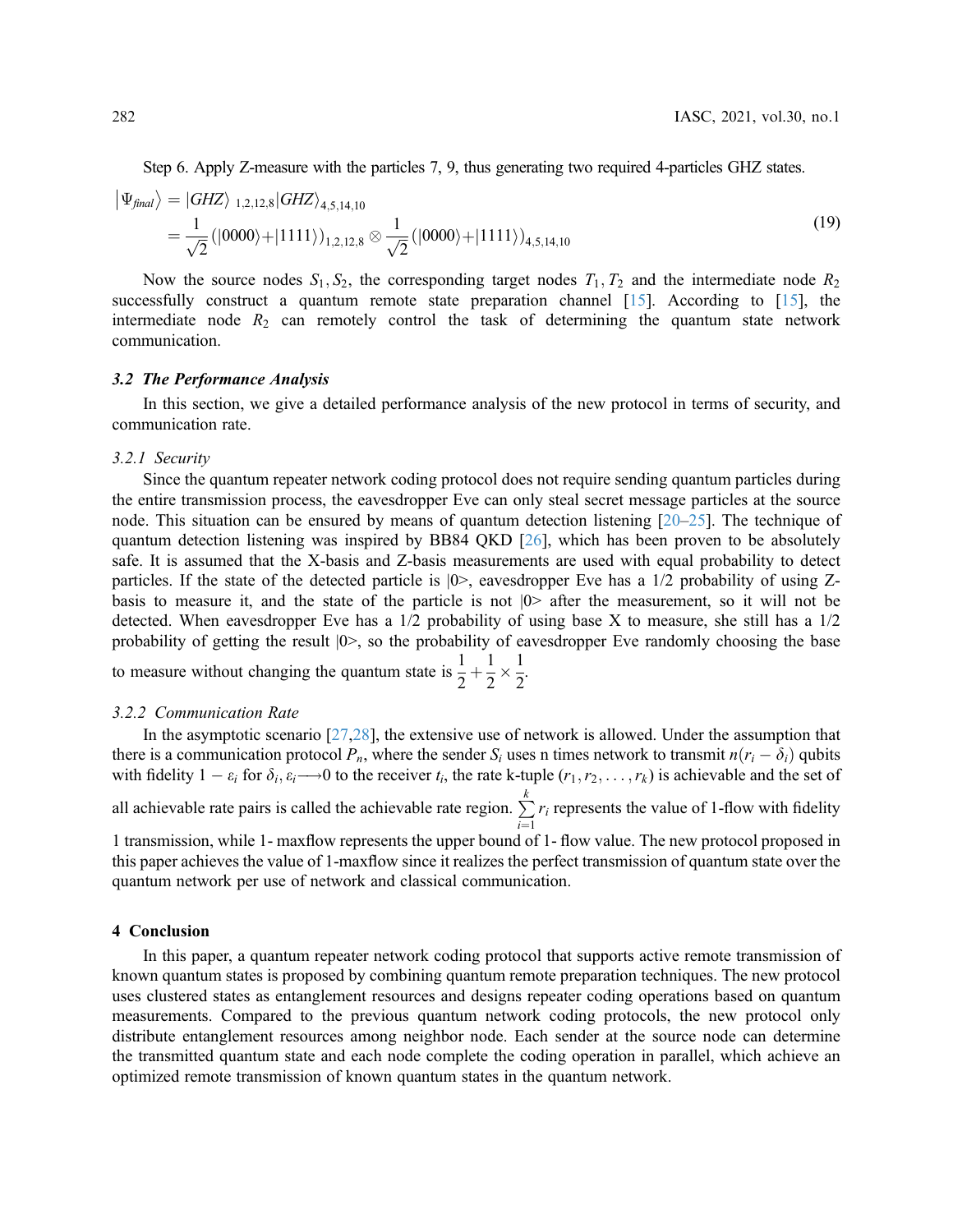Funding Statement: This work is supported by the NSFC (Grant Nos. 92046001, 61671087, 61962009), the Fundamental Research Funds for the Central Universities (Grant No. 2019XD-A02), the Open Foundation of Guizhou Provincial Key Laboratory of Public Big Data (Grant Nos. 2018BDKFJJ018), and the Scientific Research Foundation of North China University of Technology.

Conflicts of Interest: We declare that we have no conflicts of interest to report regarding the present study.

#### References

- <span id="page-10-0"></span>[1] M. Hayashi, K. Iwama, H. Nishimura, R. Raymond and S. Yamashita, "Quantum network coding," in Proc. of the 24th Annual Conf. on Theoretical Aspects of Computer Science, Berlin, BE, Germany, pp. 610–621, 2007.
- <span id="page-10-1"></span>[2] M. Hayashi, "Prior entanglement between senders enables perfect quantum network coding with modification," Physical Review A, vol. 76, no. 4, pp. 1–5, 2007.
- <span id="page-10-2"></span>[3] H. Kobayashi, F. L. Gall, H. Nishimura and M. Roetteler, "Constructing quantum network coding schemes from classical nonlinear protocols," in Proc. IEEE Int. Symp. Information Theory, pp. 109–113, 2011.
- <span id="page-10-3"></span>[4] H. Nishimura, "Quantum network coding—how can network coding be applied to quantum information?," in Proc. IEEE Int. Symp. Netw Coding, pp. 1–5, 2013.
- <span id="page-10-4"></span>[5] J. Li, X. B. Chen, X. M. Sun, Z. P. Li and Y. X. Yang, "Quantum network coding for multi-unicast problem based on 2D and 3D cluster states," Science China-Information Sciences, vol. 59, no. 4, pp. 1–15, 2016.
- <span id="page-10-5"></span>[6] J. Li, X. B. Chen, G. Xu, Y. X. Yang and Z. P. Li, "Perfect quantum network coding independent of classical network solutions," IEEE Communications Letters, vol. 19, no. 2, pp. 115–118, 2015.
- <span id="page-10-6"></span>[7] T. Satoh, F. Le Gall and H. Imai, "Quantum network coding for quantum repeaters," Physical Review A, vol. 86, no. 3, pp. 032331, 2012.
- <span id="page-10-8"></span>[8] T. Satoh, K. Ishizaki, S. Nagayama and R. Van Meter, "Analysis of quantum network coding for realistic repeater networks," Physical Review A, vol. 93, no. 3, pp. 032302, 2016.
- <span id="page-10-7"></span>[9] T. Matsuo, T. Satoh, S. Nagayama and R. Van Meter, "Analysis of measurement-based quantum network coding over repeater networks under noisy conditions," Physical Review A, vol. 97, no. 6, pp. 062328, 2018.
- <span id="page-10-9"></span>[10] H. V. Nguyen, Z. Babar, D. Alanis, P. Botsinis, D. Chandra et al., "Towards the quantum internet: Generalised quantum network coding for large-scale quantum communication networks," IEEE Access, vol. 5, no. 99, pp. 17288–17308, 2017.
- <span id="page-10-10"></span>[11] D. D. Li, F. Gao, S. J. Qin and Q. Y. Wen, "Perfect quantum multiple-unicast network coding protocol," Quantum Information Processing, vol. 17, no. 1, pp. 1204, 2018.
- <span id="page-10-11"></span>[12] T. Shang, J. Li, Z. Pei and J. W. Liu, "Quantum network coding for general repeater networks," Quantum Information Processing, vol. 14, no. 9, pp. 3533–3552, 2015.
- <span id="page-10-12"></span>[13] Z. Z. Li, G. Xu, X. B. Chen, Q. Z. Guo, X. X. Niu et al., "Efficient quantum state transmission via perfect quantum network coding, Science China-Information Sciences," Science China-Information Sciences, vol. 62, no. 1, pp. 191–204, 2019.
- <span id="page-10-13"></span>[14] S. Y. Ma, X. B. Chen, M. X. Luo, X. X. Niu and Y. X. Yang, "Probabilistic quantum network coding of M-qudit states over the butterfly network," *Optics Communications*, vol. 283, no. 3, pp. 497–501, 2010.
- <span id="page-10-14"></span>[15] H. Y. Jia, "Research on graph state: Remote preparation and applications in quantum cryptographic protocols," Ph.D. dissertation. Beijing University of Posts and Telecommunications, China, 2012.
- <span id="page-10-15"></span>[16] M. A. Nielsen and I. L. Chuang, *Quantum Computation and Quantum Information*. Cambridge, UK: Cambridge University Press, 2000.
- <span id="page-10-16"></span>[17] H. J. Briegel and R. Raussendorf, "Persistent entanglement in arrays of interacting particles," Physical Review Letters, vol. 86, no. 5, pp. 910–913, 2001.
- <span id="page-10-17"></span>[18] M. Hein, J. Eisert and H. J. Briegel, "Multiparty entanglement in graph states," Physical Review A, vol. 69, no. 6, pp. 307, 2004.
- <span id="page-10-18"></span>[19] D. Schlingemann, "Cluster states, algorithms and graphs," Quantum Information & Computation, vol. 4, no. 4, 2004.